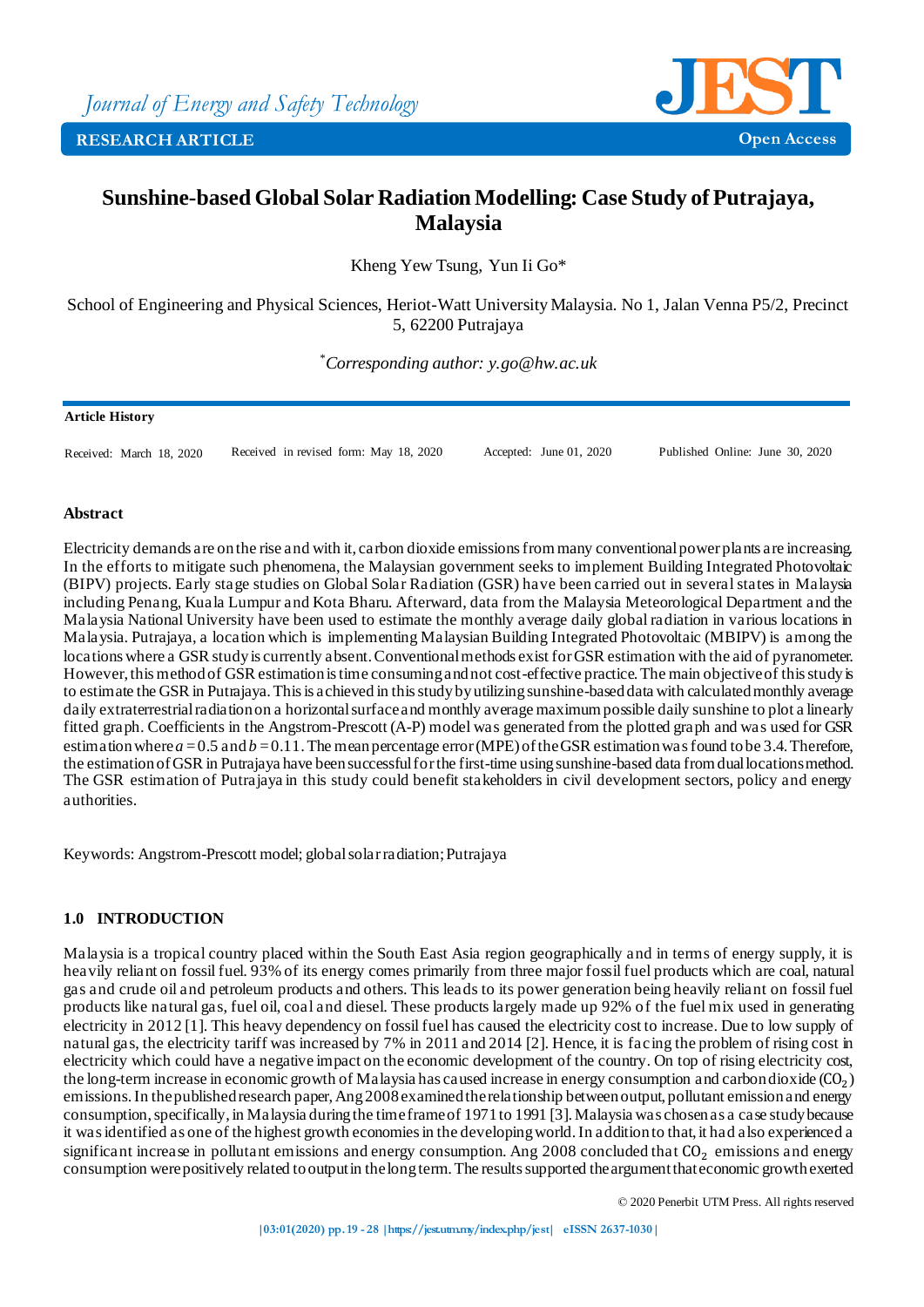a positive causal influence towards the growth of energy consumption in the short and long term [3]. This leads to more energy problems in terms of increasing electricity demand to continue its economic development and the need to mitigate  $CO<sub>2</sub>$ emissions.

The Malaysian government recognizes that the available energy resource is insufficient to assure supply beyond 2030. In addition to that, the forecast that electricity generation from oil would no longer be feasible due to dwindling national oil resources. Consequently, Malaysia is likely to become a net oil importer by 2030. The study from Oh et al. 2010 considered renewable energy to be the safest and cleanest of prospective energy sources in the long term [4]. Hence, the Malaysian government is interested to develop solar energy as one of the major sources of energy in the country. According to Mekhilef et al. 2012, the prospects of solar energy in Malaysia appears positive and a large provision has been dedicated to implement solar PV systems in the 9<sup>th</sup> Malaysia Plan [5]. As there is endorsement by policymakers and local government, this has led to attempts in implementing solar PV systems which include two Malaysian Building Integrated Photovoltaic (MBIPV) projects in Putra jaya. The first project is with bungalow houses in Precinct 16 and the second is with the Putra jaya Perdana Headquarters building [5]. For the government to further invest in the development of solar PV systems in Putrajaya, research on global solar radiation (GSR) at the location is crucial. Hence, this study aims to estimate the GSR in Putrajaya for the benefit of the va rious stakeholders who are interested in the development of solar PV systems in Putrajaya, like the government, local energy industry and the public.

In this paper, we intend to communicate the following: a brief literature review concerning GSR research, GSR models and the A-P model within the context of our research; a detailed account of the methodology; and results pertaining to achieving the estimate for GSR in Putrajaya. Alongside this, a different methodology is introduced which uses a dual location method and, ultimately, estimates of GSR will be obtained for a new location, i.e. Putrajaya, in Malaysia. There were studies related to the estimation of the GSR in Penang, Kuala Lumpur and Kota Bharu in 1981 [6]. Later, in 1992, data from the Malaysian Meteorological Department (MET) and the Malaysian National University were used to estimate the monthly average daily global radiation in a greater number of locations within Malaysia. These locations included Kuala Lumpur, Petaling Jaya, Bandar Baru Bangi, Kota Baru, Senai, Bayan Lepas, Kuching and Kota Kinabalu [7]. Currently, the GSR in Putrajaya, a location identified for implementing solar PV systems, has yet to be estimated. Thus, there is a need to estimate GSR in Putrajaya to maximize the potential use of solar PV systems there.

The ideal method to obtain the amount of GSR at a location is to install a measuring device like a pyranometer at the site to observe and document its day-to-day recordings. However, this can be a time-consuming and costly practice. Hence, models are commonly used to estimate GSR to avoid this. These models are usually based on astronomical factors like hour angle, solar declination, the solar constant and sun to earth distance; geographical factors like longitude, latitude and elevation; geome trical factors like azimuth angle, surface tilt angle, sun azimuth angle and sun elevation angle; physical factors like water vapor content, scattering of air molecules and scattering of dust and other elements in the atmosphere like  $0_2$ ,  $C_{2}$ ,  $N_2$ , etc.; and meteorological factors like extraterrestrial solar radiation, temperature, sunshine duration, precipitation, effects of cloudiness, relative humidity, evaporation, soil temperature, etc. [8].

### **2.0 METHODOLOGY**

There are numerous models used to predict GSR based on the meteorological parameters. The models were categorized base on sunshine, cloud, temperature and other meteorological parameters, as shown in Table 1 [8]. Additionally, the global solar energy models were grouped by modelling techniques such as linear, nonlinear, artificial intelligence and fuzzy logic modelling techniques in a review. The reviewers discovered the models used to estimate GSR in published works were mostly correlated to sunshine duration, air temperature, relative humidity and geographical parameters like latitude, longitude and altitude [9].

| <b>Models</b>                        | Quantity |
|--------------------------------------|----------|
| Sunshine-based                       | 35       |
| Cloud-based                          |          |
| Temperature-based                    | 16       |
| Other meteorological parameter-based |          |

**Table 1** Models based on meteorological parameters found in [8].

Various studies on global solar radiation had been carried out at different locations in the world. Table 2 presents sunshine based model regression equation classifications. For Malaysia context, several models were proposed and used to estimate monthly average global solar radiation in selective areas including Penang, Kuala Lumpur, Kota Bharu at the earlier stage and followed by Petaling Jaya, Bandar Baru Bangi, Kota Baru, Senai, Bayan Lepas, Kuching and Kota Kinabalu excluded Putrajaya. Thus,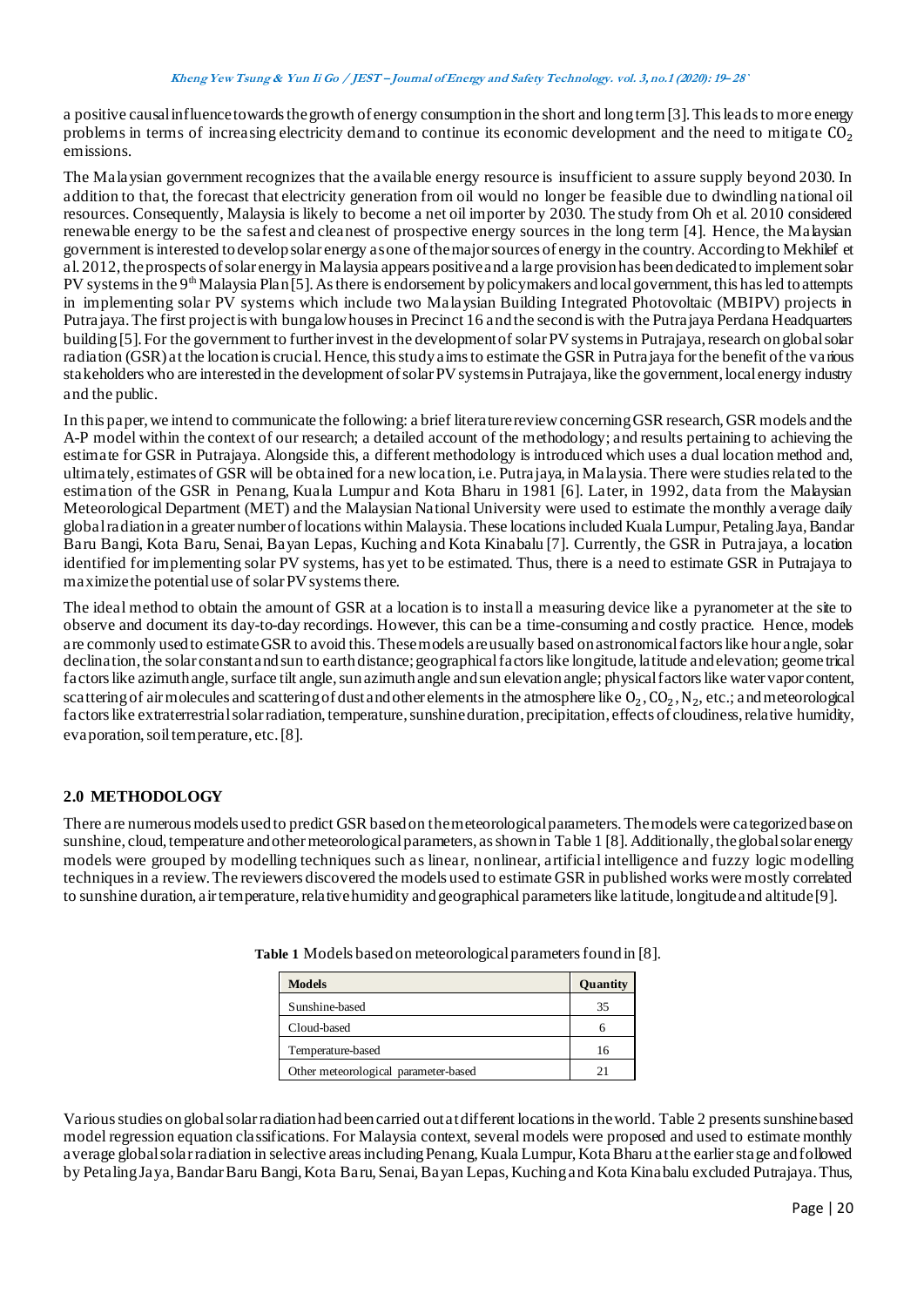### **Kheng Yew Tsung & Yun Ii Go / JEST – Journal of Energy and Safety Technology. vol. 3,no.1 (2020): <sup>19</sup>– 28`**

this paper presents the global solar radiation at Putrajaya using sunshine based empirical models. The conventional approach to measure global solar radiation at a specific location relies on pyranometer or manual recording method on daily basis. These methods required high precision of measuring devices, big data storage capabilities which are time-consuming and costly. The contribution of this paper is to exhibit a reference of global solar radiation at Putrajaya for a braid range of beneficiaries including energy policy maker, local authority, urban planner and energy investor etc.

| <b>Regression Equation</b>                                                                                         |                                                                                                                     |  |  |  |
|--------------------------------------------------------------------------------------------------------------------|---------------------------------------------------------------------------------------------------------------------|--|--|--|
| Linear                                                                                                             | <b>Quadratic</b>                                                                                                    |  |  |  |
| $\frac{H}{H_0} = \text{a+}b\log(\frac{n}{N})$<br>$\frac{H_g}{g}$ = 0.29 + 0.52(S)<br>$\frac{H_g}{H_O}$             | $\frac{H_g}{H_o} = 0.145 + 0.845(S) - 0.280(S)^2$                                                                   |  |  |  |
| $= 0.32 + 0.42(S)$                                                                                                 | <b>Cubic</b>                                                                                                        |  |  |  |
| $rac{H_g}{H_g} = 0.32 + 0.42(3)$<br>$rac{H_g}{H_g} = 0.29COS\varphi + 0.52(S)$<br>$rac{H_g}{H_g} = 0.18 + 0.62(S)$ | $\frac{H_g}{H_o} = a + b\left(\frac{s}{s_o}\right) + c\left(\frac{s}{s_o}\right)^2 + d\left(\frac{s}{s_o}\right)^3$ |  |  |  |
| $= 0.18 + 0.62(S)$                                                                                                 |                                                                                                                     |  |  |  |

**Table 2** Sunshine based model regression equation classifications [10]-[16].

In comparison to other models, the Angstrom-Prescott (A-P) model is most widely used to estimate GSR at a location. This is mainly because, firstly, there is readily available meteorological data for the sunshine-based model. That means that MET can provide solar radiation data like the daily hourly GSR and the average daily sunshine duration to be used for computation in the A-P model. Secondly, the linear models derived from the A-P model are ranked high in global performance indicator (GPI). A review and statistical analysis were conducted on the various models used to predict GSR found that the linear models performed better than other models. The review categorized the various types of GSR models as linear, polynomial, logarithmic, exponential, power and hybrids. Using ten statistical indicators, they introduced a global performance indicator (GPI) to rank the performance of the different models. Out of 101 models, their results showed that the linear model took first and third place while the polynomial model took second place. Within the top ten, 6 were linear models [17]. Thirdly, the A-P model is preferred due to its simplicity as a linear model and its reliability as a tool to estimate the GSR for practical applications like solar PV systems [18]. Monthly average daily extraterrestrial radiation,  $H_0$  and average maximum possible daily sunshine duration within a month,  $S_0$  can be calculated using equation (1) and (2) as shown below.

$$
H_0 = \frac{24 \times 3600}{\pi} I_{sc} \left[ 1 + 0.033 \cos\left(\frac{360n}{365}\right) \right] \left[ \cos\varphi \cos\delta \sin\omega_s + \frac{\pi}{180} \omega_s \sin\varphi \sin\delta \right].
$$
 (1)

$$
S_0 = \frac{2}{15}\omega_s. \tag{2}
$$

In equation (1) and (2),  $I_{sc}$  is the solar constant with a value of 1367 W m<sup>-2</sup>, *n* is the number of day in the year beginning at first of January,  $\varphi$  is the latitude of the location measured in  $^\circ$ ,  $\delta$  is the solar declination measured in degree and  $\omega_s$  is the sunset hour angle measured in degree. Furthermore, both,  $\delta$  and  $\omega_s$ , from equation (1) can be calculated using equations (3) and (4) as shown below.

$$
\delta = 23.45 \sin \left( \frac{360}{365} [284 + n] \right). \tag{3}
$$

$$
\omega_s = \cos^{-1}(-\tan\varphi\tan\delta). \tag{4}
$$

First, determining the average daily global radiation on a horizontal surface within a month  $(H)$ . The first step was to compute the average daily GSR data from the hourly GSR data provided by MET. This was done in two stages; the first stage was to compute the daily GSR from the hourly GSR and the second stage was to compute the average daily GSR in a month from the daily GSR. In the first stage, the daily GSR data was computed by summing the hourly GSR for a given day as shown in equation (5) below.

$$
H_{\text{daily}} = \sum_{i=1}^{i=d} H_{i,h}.\tag{5}
$$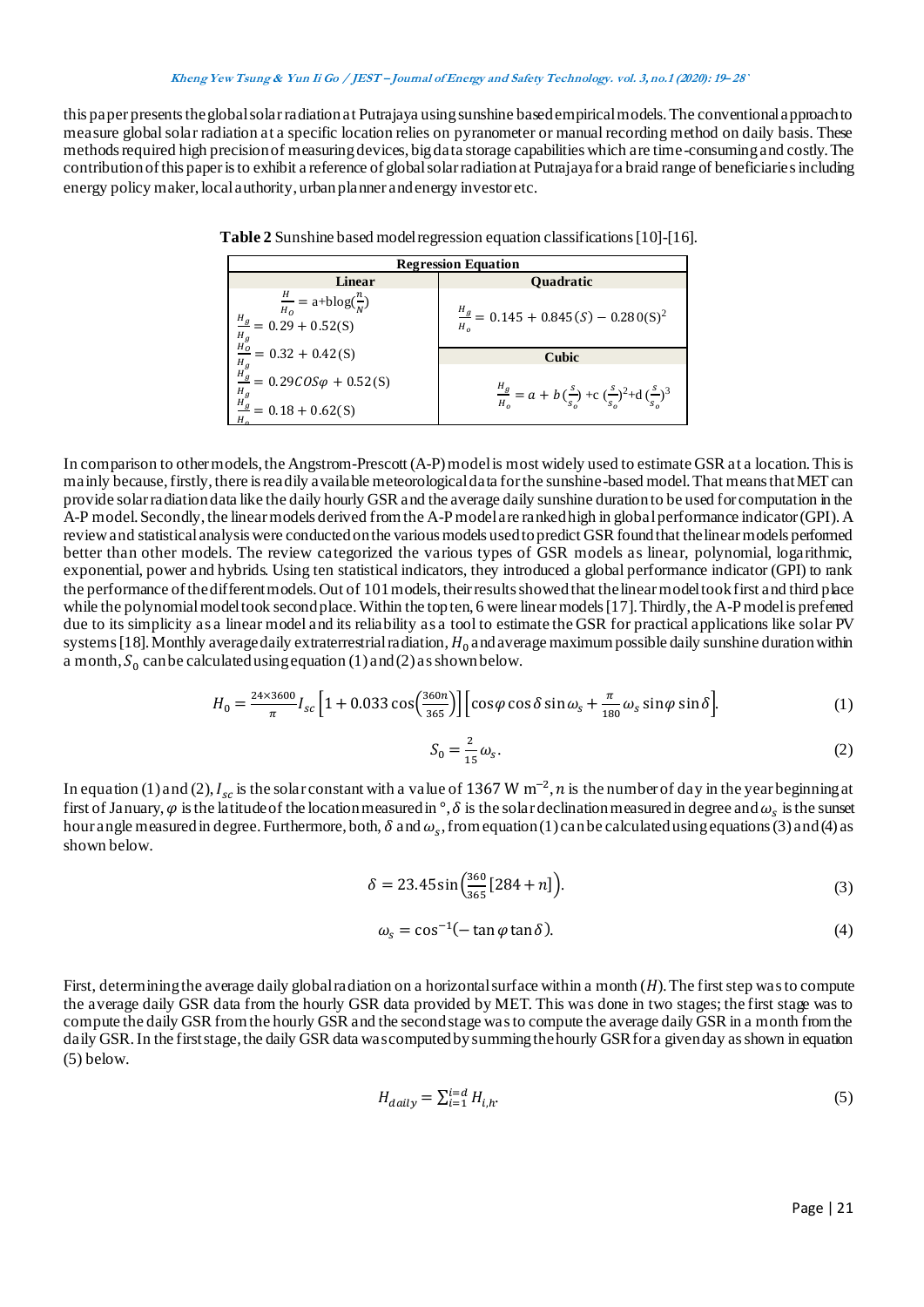Here,  $H_{daily}$  is the daily GSR,  $H_{i,h}$  is the hourly GSR and  $d$  is the number of hours with solar radiation in a day. In the second stage, the average daily global radiation in a month was obtained by using equation (6).

$$
H = \frac{1}{m} \sum_{i=1}^{i=m} H_{daily_i}
$$
\n<sup>(6)</sup>

Whereby, *H* is the daily average GSR in a month,  $H_{daily_i}$  is the daily GSR and *m* is the number of days in a month. The daily average was computed for each month in a year from January to December and used in the A-P model for the linear regression [19]. In this study, the average daily values in a month was chosen to be used for computation instead of the daily values because of 4 main reasons. Firstly, the model was originally intended to be used with the monthly average daily data [20]. Secondly and more importantly, a study conducted in 2009 to compare the different timescales on the A-P model and found that although there were large effects on the coefficients, a and b, there were no significant impact on the estimation accuracy of the GSR [21]. This was due to the little change in  $(a + b)$  values for the different timescales. Thirdly, in the same study, it was also mentioned that the sunshine-based methods, particularly the A-P model performed the best generally. Finally, from a pragmatic point of view, there would be less computation required in using the average daily values in a month compared to the daily values. This was supported by a review article on solar radiation models as it was concluded that the linear, termed as first-order Angstrom type, correlation surpasses the second and third order, both, in the accuracy of the estimated values of the average daily global radiation on a horizontal surface in a month and in requiring less computational work [22].

Second, determining the average daily bright sunshine duration within a month (S). Since the daily sunshine duration data obtained from MET came with the average daily sunshine duration for a given month, no computation was required.

Third, determining the monthly average daily extraterrestrial radiation on a horizontal surface  $(H_0)$ . The monthly average daily extraterrestrial radiation on a horizontal surface was computed using equation (1). Due to the complex appearance of equation (1), it was simplified into equation (7) for ease of computation.

$$
H_0 = A \times B \times (C + D). \tag{7}
$$

In equation (7),  $A = \frac{24 \times 3600}{100}$  $I_{sc}$ ,  $B = 1 + 0.033 \cos \left( \frac{360n}{365} \right)$  $\frac{360n}{365}$ ,  $C = \cos\varphi \cos\delta \sin\omega_s$  and  $D = \frac{\pi}{18}$  $\frac{n}{180}\omega_s \sin \varphi \sin \delta$ . In addition to that, recommended values of  $n$  that were used in the computation. These values were corresponding to the following dates: 17<sup>th</sup> of January, 16th of February, 16th of March, 15th of April, 15th of May, 11th of June, 17th of July, 16th of August, 15th of September,  $15<sup>th</sup>$  of October,  $14<sup>th</sup>$  of November and  $10<sup>th</sup>$  of December [17]. Table 3 shows these dates and their corresponding *n* values.

| Month     | <b>Date</b> | n   |
|-----------|-------------|-----|
| January   | 17          | 17  |
| February  | 16          | 47  |
| March     | 16          | 75  |
| April     | 15          | 105 |
| May       | 15          | 135 |
| June      | 11          | 162 |
| July      | 17          | 198 |
| August    | 16          | 228 |
| September | 15          | 258 |
| October   | 16          | 288 |
| November  | 14          | 318 |
| December  | 10          | 344 |

**Table 3** Recommended values of *n* used in computation and their corresponding dates.

Fourth, determining the monthly average maximum possible daily sunshine  $(S_0)$ . The computation was done according to equation (2).

Fifth, determining the coefficients in the linear A-P Model. To achieve this, a scatter plot diagram of the ratio  $\frac{H}{U}$  $\frac{H}{H_0}$  against the ratio  $\frac{S}{S_0}$  was created. The values of  $\frac{H}{H_0}$  and  $\frac{S}{S_0}$  covered the duration of 2011 to 2014. Subsequently, the scatter plot was linearly fitted and the linear equation was obtained. The coefficients  $a$  and  $b$  in the linear A-P model were observed from the linear equation.

Sixth, validating the model using MBE, MAE, RMSE and MPE according to equations (8), (9), (10) and (11) through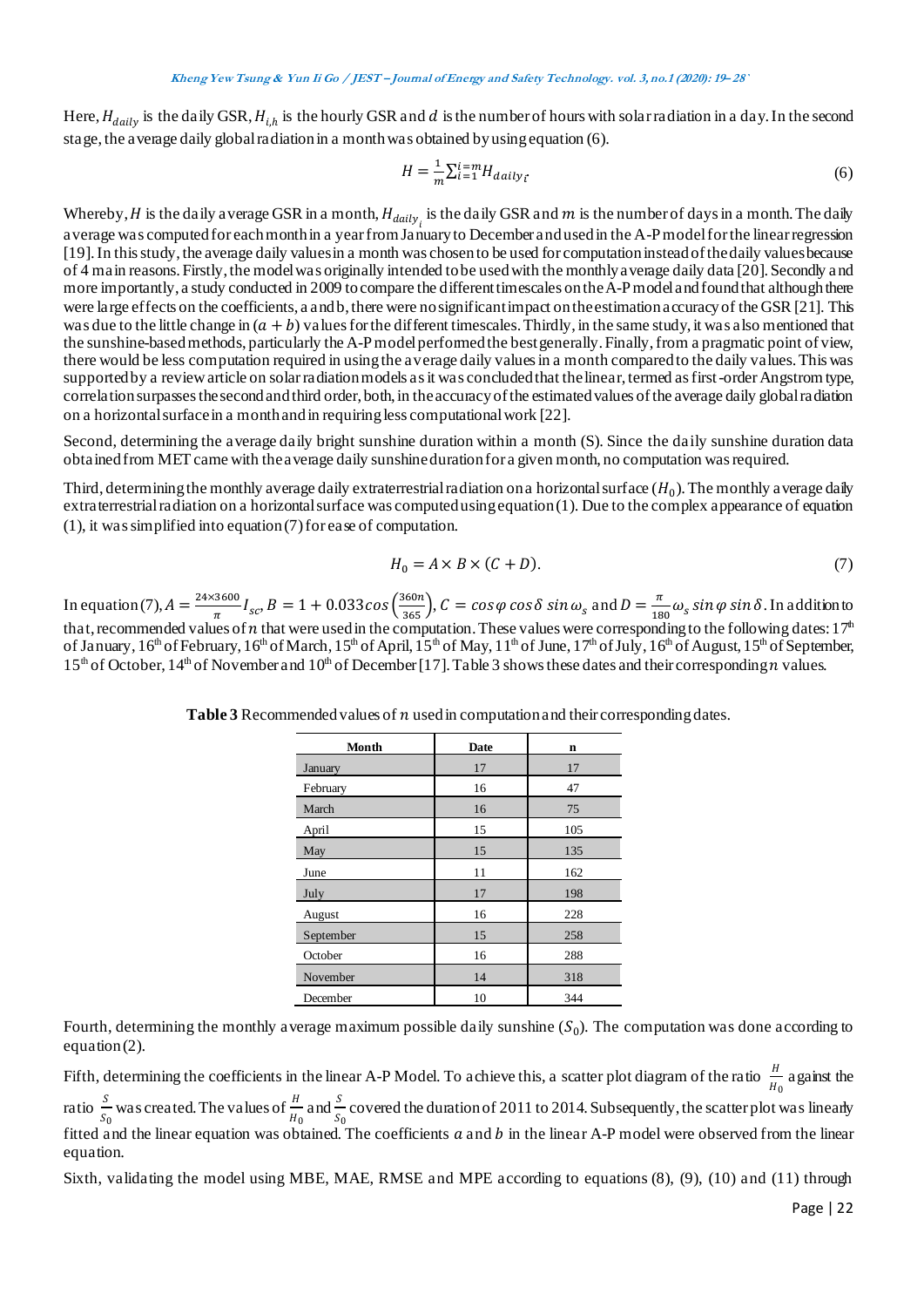**Kheng Yew Tsung & Yun Ii Go / JEST – Journal of Energy and Safety Technology. vol. 3,no.1 (2020): <sup>19</sup>– 28`**

computation.

$$
RMSE = \sqrt[2]{\frac{1}{n} \sum_{i=1}^{i=n} (\overline{H}_{i,m} - \overline{H}_{i,c})^2}.
$$
\n(8)

$$
MBE = \frac{1}{n} \sum_{i=1}^{i=n} (\overline{H}_{i,m} - \overline{H}_{i,c}).
$$
\n(9)

$$
MAE = \frac{1}{n} \sum_{i=1}^{i=n} |\overline{H}_{i,m} - \overline{H}_{i,c}|
$$
\n(10)

$$
MPE = \frac{100}{n} \sum_{i=1}^{i=n} \left( \frac{\bar{H}_{i,m} - \bar{H}_{i,c}}{\bar{H}_{i,m}} \right).
$$
 (11)

In equations (8), (9), (10) and (11),  $\overline{H}_{i,m}$  and  $\overline{H}_{i,c}$  are the measured and estimated monthly a verage daily GSR respectively and  $n$  is the number of observations. The computation was done with data of the measured monthly average daily GSR data and the estimated monthly average daily GSR at KLIA (latitude 2.7333°) since there were no available measured GSR data at Putrajaya. The estimated monthly average daily GSR at KLIA was computed according to equation (12) using the latitude of KLIA. Here, equation  $(12)$  is the rearranged form of equation  $(1)$ .

$$
H = (H_0) \left[ a + b \left( \frac{s}{s_0} \right) \right]. \tag{12}
$$

Seventh, and finally, estimating the monthly average daily GSR on a horizontal surface in Putrajaya (latitude 2.9264°). To do this, computation was done according to equation (12) using the latitude of Putrajaya. Figure 1 indicates the overall workflow and the main functional blocks involved in each methodological stage.



**Figure 1** Overall workflow and its functional block at each stage.

### **3.0 RESULTS AND DISCUSSION**

This section will cover the results of monthly average daily extraterrestrial radiation and average maximum possible daily sunshine duration within a month. The data from MET and computational values will be compared. This is followed by the results of linear fitting plot.Comparison with selected countries in various geographical locations in the world will be presented. Finally, the results of the estimated and measured GSR will be demonstrated.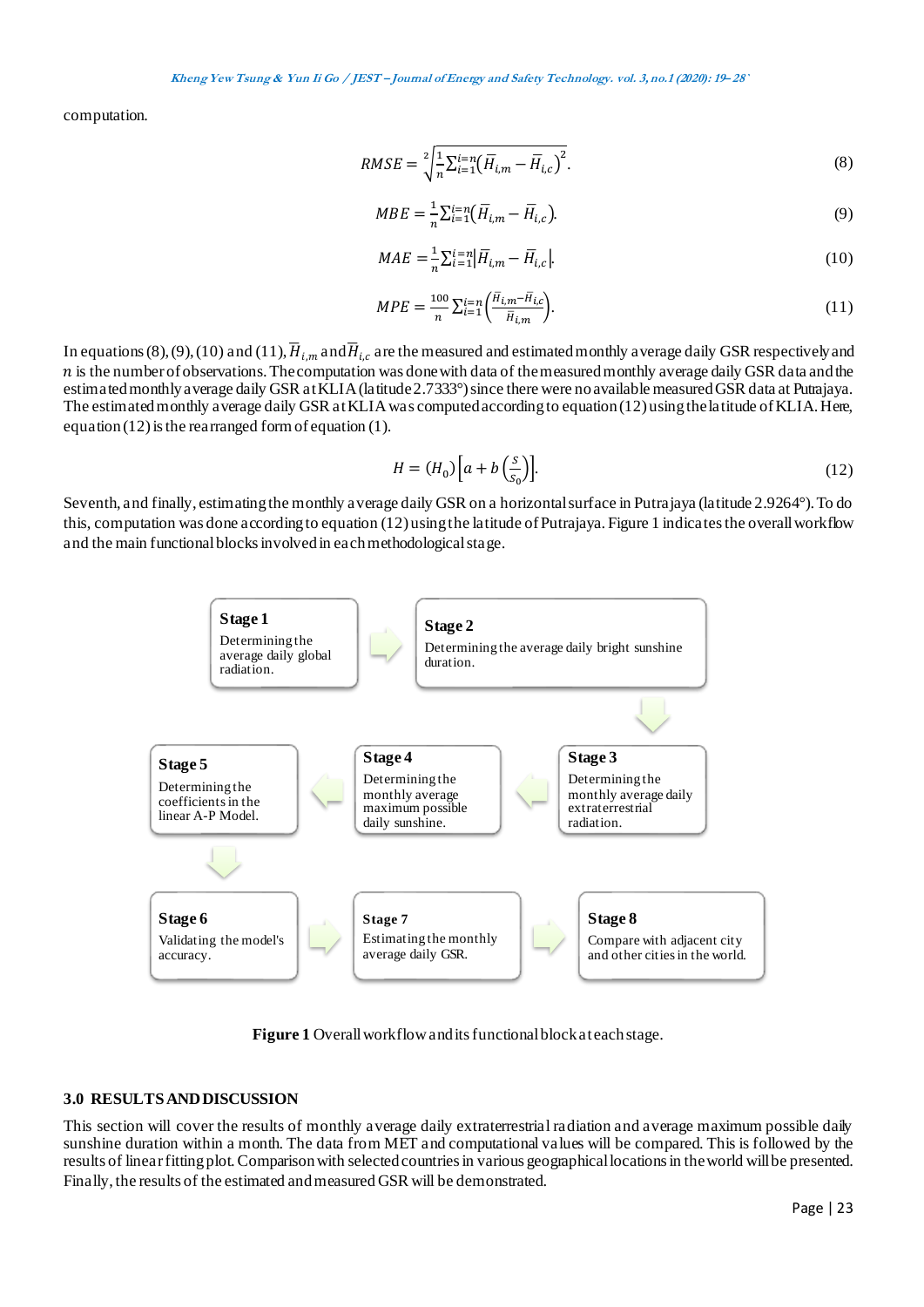### **3.1 Results of S<sup>0</sup> and H<sup>0</sup>**

The results from Table 4 were attained through computation based on the latitude of KLIA (2.7333°) and MARDI (2.9833°), values of  $n, \delta, \omega$ ,  $S_0$  and  $H_0$  in accordance to equations (1), (2), (3) and (4). The  $S_0$  and  $H_0$  results from Table 4 is further used to compute the data required for the A-P model.

| Month     | $\mathbf n$ | $\delta$ (°) | $\omega_{s}$ (°) | $S_0(h)$ | $H_0$ (MJ/m <sup>2</sup> day) |
|-----------|-------------|--------------|------------------|----------|-------------------------------|
| January   | 17          | $-20.92$     | 88.86            | 11.85    | 35.15                         |
| February  | 47          | $-12.95$     | 89.31            | 11.91    | 36.79                         |
| March     | 75          | $-2.42$      | 89.87            | 11.98    | 37.74                         |
| April     | 105         | 9.41         | 90.50            | 12.07    | 37.22                         |
| May       | 135         | 18.79        | 91.02            | 12.14    | 35.64                         |
| June      | 162         | 23.09        | 91.27            | 12.17    | 34.55                         |
| July      | 198         | 21.18        | 91.16            | 12.15    | 34.89                         |
| August    | 228         | 13.45        | 90.71            | 12.10    | 36.31                         |
| September | 258         | 2.22         | 90.12            | 12.02    | 37.30                         |
| October   | 288         | $-9.60$      | 89.49            | 11.93    | 36.85                         |
| November  | 318         | $-18.9$      | 88.98            | 11.86    | 35.41                         |
| December  | 344         | $-23.05$     | 88.73            | 11.83    | 34.49                         |

**Table 4** Results of computed monthly data of  $\delta$ ,  $\omega_s$ ,  $S_0$  and  $H_0$ .

# **3.2** Results of  $\frac{H}{H_0}$  and  $\frac{S}{S_0}$

The data of H and S from MET and  $S_0$  and  $H_0$  from Table 3 was used to compute the ratios of  $\frac{H}{H_0}$  and  $\frac{S}{S_0}$  are shown in Table 4. The results in Table 5 shows both computable data of  $\frac{H}{f_0}$  and  $\frac{S}{s_0}$ . All data of  $\frac{H}{f_0}$  and  $\frac{S}{s_0}$  were computable for the months of September, October and November. All data of  $\frac{H}{H_0}$  and  $\frac{S}{S_0}$  were incomputable for the month of December. Some data of  $\frac{H}{H_0}$  and S  $\frac{5}{s_0}$  were computable for January, February, March, April, May, June, July and August.

**Table 5** Results of computed  $\frac{H}{H_0}$  and  $\frac{S}{S_0}$ 

| Month     | $H/H_0$                  |                |                          | $S/S_0$                  |                          |                          |                          |                              |
|-----------|--------------------------|----------------|--------------------------|--------------------------|--------------------------|--------------------------|--------------------------|------------------------------|
|           | Set 1                    | Set 2          | Set 3                    | Set 4                    | Set 1                    | Set 2                    | Set 3                    | Set 4                        |
| January   | ٠                        | $\overline{a}$ | $\overline{\phantom{a}}$ | $\overline{\phantom{a}}$ | $\overline{\phantom{0}}$ | $\overline{\phantom{a}}$ | $\overline{\phantom{a}}$ |                              |
| February  | ۰                        | 0.4840         | 0.4733                   | $\overline{\phantom{0}}$ | $\overline{\phantom{a}}$ | 0.5363                   | 0.3063                   |                              |
| March     | ٠                        | 0.4649         | 0.6288                   | $\overline{\phantom{0}}$ | $\overline{\phantom{a}}$ | 0.3722                   | 0.5644                   |                              |
| April     | $\overline{\phantom{a}}$ | 0.5989         |                          | $\overline{\phantom{a}}$ | $\overline{\phantom{a}}$ | 0.5468                   | $\overline{\phantom{a}}$ | $\qquad \qquad \blacksquare$ |
| May       | $\qquad \qquad -$        | 0.5787         | 0.6117                   | $\overline{a}$           | $\overline{\phantom{a}}$ | 0.5382                   | 0.5561                   | $\qquad \qquad \blacksquare$ |
| June      | $\overline{\phantom{a}}$ | 0.6124         | 0.6162                   | $\overline{\phantom{0}}$ | $\overline{\phantom{a}}$ | 0.5212                   | 0.5351                   | $\qquad \qquad \blacksquare$ |
| July      | ٠                        | 0.5994         | 0.5691                   | $\overline{\phantom{0}}$ | $\overline{\phantom{a}}$ | 0.4504                   | 0.4579                   | ۰                            |
| August    | ٠                        | 0.5779         | 0.5871                   | $\overline{\phantom{0}}$ | $\overline{\phantom{a}}$ | 0.3832                   | 0.4507                   |                              |
| September | 0.4815                   | 0.5803         | 0.5530                   | 0.5615                   | 0.4874                   | 0.4608                   | 0.4299                   | 0.03360                      |
| October   | 0.4380                   | 0.5580         | 0.6074                   | 0.5463                   | 0.4252                   | 0.4650                   | 0.4405                   | 0.03431                      |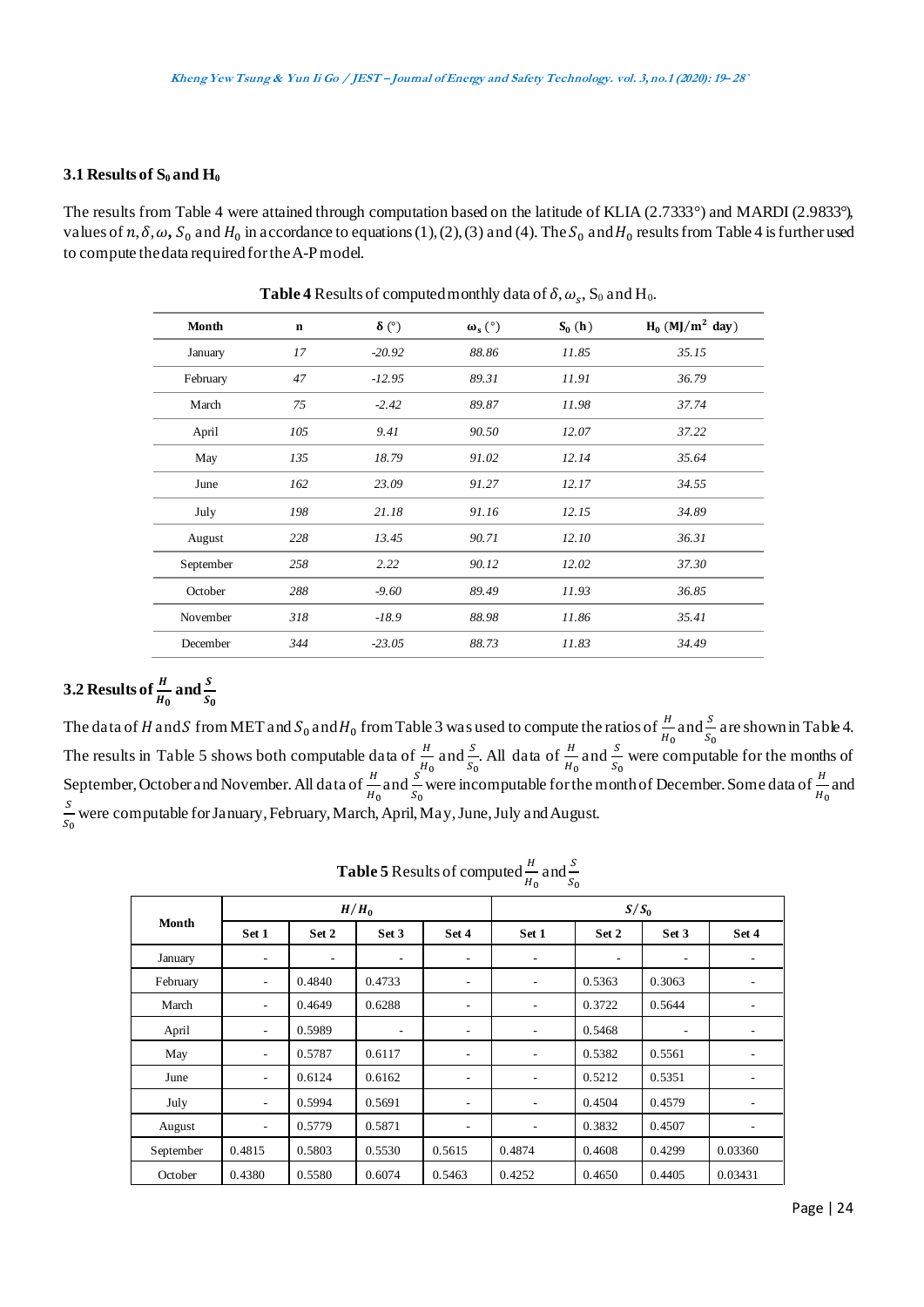| November | 0.4278 | 0.4917 | 5550<br>U.SSS2 | 0.5167 | 0.3456 | 0.4111 | 0.3523 | 0.03290 |
|----------|--------|--------|----------------|--------|--------|--------|--------|---------|
| December |        | -      | -              | -      | -      | -      | -      | $\sim$  |

# **3.3.** Results of Linear Fitting of  $\frac{H}{H_0}$  against  $\frac{S}{S_0}$  Plot

The result of the linear fitting of the scatter diagram is given by equation (13).

$$
\frac{H}{H_0} = 0.5 + 0.11 \left(\frac{S}{S_0}\right). \tag{13}
$$

Equation (13) reveals that  $a = 0.5$ ,  $b = 0.11$  and  $a + b = 0.61$ . Further analysis was performed by comparing between the results of a, b and  $a + b$  from this study with that of Sopian et al. 1992 in their respective locations of Putrajaya and Kuala Lumpur as shown in Table 6 [7].

**Table 6** Results of  $a, b$  and  $a + b$  from Putrajaya and Kuala Lumpur [7].

| Location     | а    | $a + b$ |
|--------------|------|---------|
| Putrajaya    | v. . |         |
| Kuala Lumpur |      |         |

Table 6 shows that there is variation in the values of  $a$  and  $b$  for geographical locations of Putrajaya and Kuala Lumpur. However, the value of  $a + b$  is approximately the same. Table 7 presents a comparison with selected countries in various geographical locations in the world using with different regression equations and coefficients.

| Country                 | <b>Region</b>  | <b>Regression Equation</b>                                                                       | <b>Reference</b> |
|-------------------------|----------------|--------------------------------------------------------------------------------------------------|------------------|
| Turkey                  | Middle East    | $\frac{H}{a}$ = 0.2786+0.4160( $\frac{3}{s}$ )                                                   | $[23]$           |
| India                   | South Asia     | $\frac{H}{U} = 0.34 + 0.32(\frac{s}{s})$                                                         | $[24]$           |
| Zambia                  | East Africa    | $\frac{H}{U}$ = 0.240+0.513( $\frac{S}{C}$ )<br>Ho                                               | $[25]$           |
| Oman                    | Middle East    | $\frac{H}{a} = 0.9428 - 1.2027 \left(\frac{s}{s_0}\right) + 0.9336 \left(\frac{s}{s_0}\right)^2$ | [26]             |
| Malaysia<br>(Putrajaya) | Southeast Asia | $\frac{H}{H_0}$ = 0.5 + 0.11 $(\frac{S}{S_0})$                                                   |                  |

**Table 7** Comparison with selected countries in various geographical locations in the world [23]-[26].

### **3.4. Results of Estimated and Measured GSR**

The coefficients  $a$  and  $b$  obtained through linear fitting is used to estimate the GSR using the latitude of Putrajaya and equation (12). Both estimated and measured GSR results were compared using a linked plot diagram as shown in Figure 2.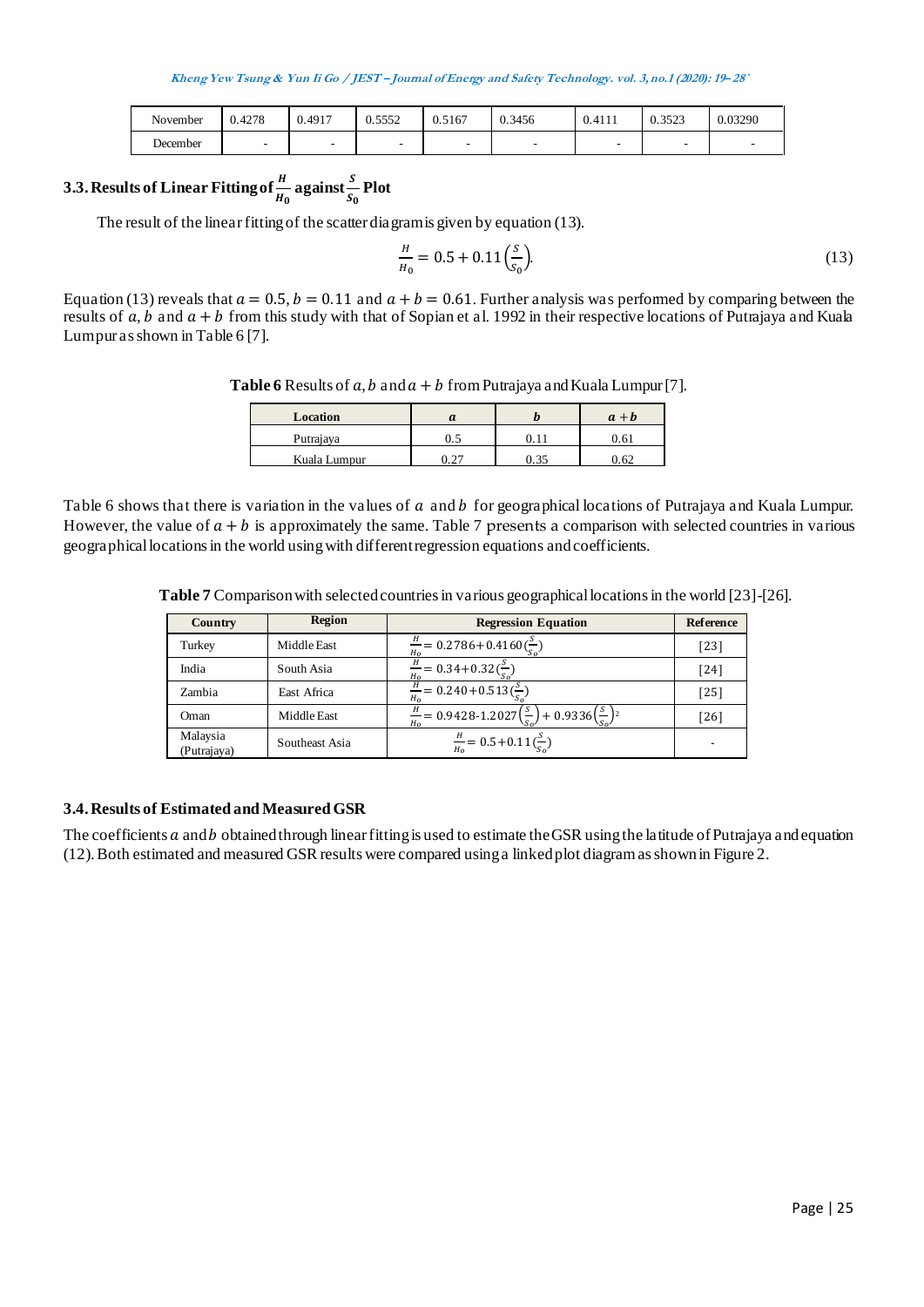

**Figure 2** Results of the linked plot diagram of estimated and measured monthly average daily GSR.

The linked plot diagram from Figure 2 shows that out of 12 months, this study was able to estimate the monthly average daily GSR for 9 months while not being able to estimate the monthly average daily GSR for 3 months which was January, February and December. Figure 2 also shows that out of the 9 available estimates, 6 were underestimated and 3 were overestimated. The months of March to August showed overestimation while the months of September to November showed underestimation. The results obtained and shown in Table 4 support the choice of using the sunshine-based linear A-P model in this study. They were easily computed due to the readily available sunshine-based data and the relative simple to compute due to the linear characteristics of the A-P model as was mentioned stated by (Paulescu, et al. 2016) [18]. These results can function as a reference for future researches on GSR in Putrajaya as they reusable without having to be computed again. The substantial quantity of missing data amounting to 47.9% in Table 5 is mainly due to the defective data owing to the pyranometer malfunctioning and the screening process practiced in the methodology to ensure the remaining data was reliable as discussed in [19]-[21]. This work chosen a four-year window data based on several reviews on GSR models using available sunshine duration and GSR data around the world [17]. Our study used four years which fell within that range. Results from Table 6 show the of the A-P coefficients obtained in this study at Putrajaya in comparison to a previous study at Kuala Lumpur. The difference in the coefficients,  $a$  and  $b$ , is not uncommon as it is usually associated with difference in location [19]. More importantly, the sum of  $a + b$  represents the overall atmospheric transmittance of a cloudless sky. In the case whereby there are no clouds in the sky,  $\frac{s}{s_0} = 1$  which makes  $a + b = \frac{H}{H_0}$  $\frac{1}{H_0}$ . From Table 6, the sum of  $a + b$  in Putrajaya and Kuala Lumpur showed similar values. The absence of estimates for the months of January, February and December as evident in Figure 2 is mainly due to missing data from MET. The coefficients,  $a$  and  $b$ , can be used along with sunshine-based data can be used to estimate GSR at a location with the application of equation (12).

### **4.0 CONCLUSION**

This study has shown that by using data from dual nearby locations, estimates of the GSR in Putrajaya has be obtained for the first time. Coefficients in the Angstrom-Prescott (A-P) model was generated from the plotted graph and was used for GSR estimation where  $a = 0.5$  and  $b = 0.11$ . The mean percentage error (MPE) of the GSR estimation was found to be 3.4 and the value of  $(a + b)$  is close to the value obtained at Kuala Lumpur which is 0.61 and 0.62 respectively. Thus, the finding of this paper provides an indication of global solar radiation at Putrajaya (hub of administration) which can be useful to the stakeholders including renewable energy policy maker, sustainable energy development authority, energy commission and renewable energy project investors and developers. The outcome of this work can also serve as reference model for several locations adjacent to Putrajaya via comparative studies. Based on this study, suggestions for further work including estimating the global solar radiation in Putrajaya using other models and different time scales; standardizing statistical tools in evaluating results or validating models; investigating the effects of regional haze on global solar radiation in Putrajaya; investigating the effects of monsoon weather on global solar radiation and setting up a pyranometer at a location in Putrajaya to collect long term global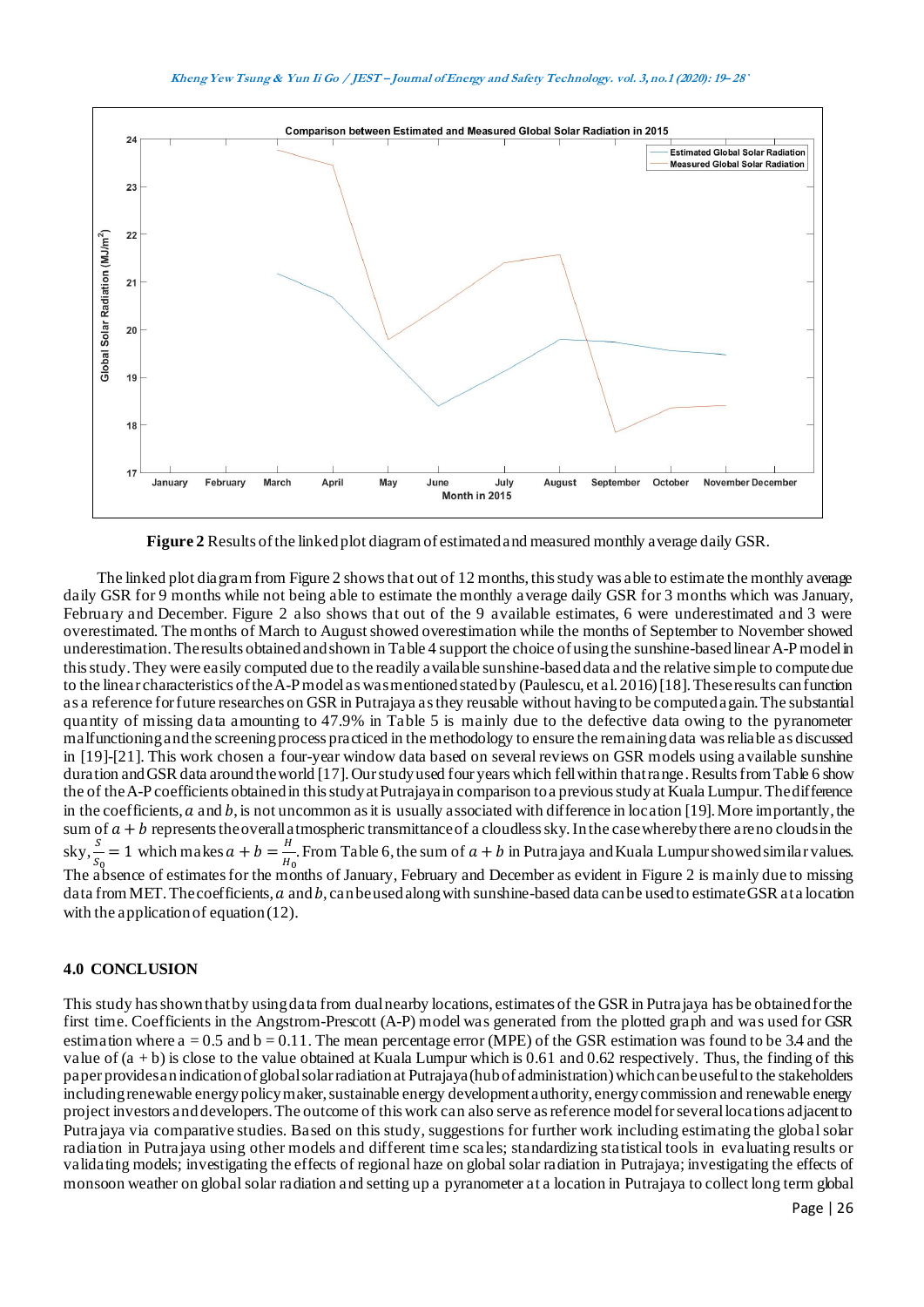solar radiation data. Other recommendations for future work of the proposed work including the adoption of smart model to improve the estimation [27], consider both direct and diffuse solar radiation [28]&[30], climatic parameters [29], adoption of genetic algorithm [31] and influence of environmental pollution [32].

#### **Acknowledgements**

The authors would like to acknowledge the following: Malaysian Meteorological Department (MET) for providing solar radiation data.

#### **References**

- [1] Energy Commision. *Malaysia Energy Statistics Handbook 2014;* Suruhanjaya Tenaga (Energy Comission): Putrajaya, Malaysia (2014): 32.
- [2] Enerdata, 2015. Electricity Tariffs in Malaysia current situation and outlook. Available online: [http://www.enerdata.net](http://www.enerdata.net/) (accessed on 12 February 2015).
- [3] Ang, J.B. 2008. Economic development, pollutant emissions and energy consumption in Malaysia. *Journal of Policy Modeling*: 271–278.
- [4] Oh, T.H.; Pang, S.Y.;Chua, S.C. 2010. Energy policy and alternative energy in Malaysia: Issues and challenges for sustainable growth. Renewable and Sustainable Energy Reviews: 1241–1252.
- [5] Mekhilef, S.; Safari, A.; Mustaffa, W.E.S.; Saidur, R.; Omar, R.; Younis, M.A.A. 2012. Solar energy in Malaysia: Current state and prospects. *Renewable and Sustainable Energy Reviews.* 16: 386– 396.
- [6] Chuah, D.G.; S. Lee, 1981. S. SOLAR RADIATION ESTIMATES IN MALAYSIA. *Solar Energy*. 26: 33-40.
- [7] Sopian, K.; Othman, M.Y.H. 1992. Estimates of monthly average daily global solar radiation in Malaysia. *Renewable Energy.* 2(3): 319-325.
- [8] Besharat, F.; Dehghan, A.A.; Faghih, A.R. 2013. Empirical models for estimating global solar radiation: A review. *Renewable and Sustainable Energy Reviews.* 21: 798–821.
- [9] Teke, A.; Yıldırım, H.; Çelik, O. 2015. Evaluation and performance comparison of different models for the estimation of solar radiation. *Renewable and Sustainable Energy Reviews.* 50: 1097–1107.
- [10] Yew, T.K. 2016. Estimation of global solar radiation in Putrajaya. Master's degree project report. *Heriot-Watt University, Putrajaya, Malaysia.*
- [11] A.Q. Jakhrani, A.K. Othman, A.R.H. Rigit and S.R. Samo. 2011. *Model for Estimation of Global Solar Radiation in Sarawak, Malaysia. World Applied Sciences Journal 14 (Special Issue of Food and Environment). 83-90.*
- [12] Wan Nik, W., Ibrahim, M., Samo, K. and Muzathik, A. 2012. Monthly mean hourly global solar radiation estimation. *Solar Energy*, 86(1): 379-387.
- [13] Namrata, K., Sharma, S. and Saksena, S. 2013. Comparison of Different Models for Estimation of Global Solar Radiation in Jharkhand (India) Region. *Smart Grid and Renewable Energy*, 04(04): 348-352.
- [14] Bakirci, K. 2009. Correlations for estimation of daily global solar radiation with hours of bright sunshine in Turkey. *Energy*, 34(4): 485-501.
- [15] Namrata, K., Sharma, S. and Saksena, S. 2011. Comparison of Different Models for Estimation of Global Solar Radiation in Jharkhand (India) Region*. International Journal of Science and Advanced Technology* 2(4): 132-137.
- [16] Onyango, A. and Ongoma, V. 2015. Estimation of mean monthly global solar radiation using sunshine hours for Nairobi City, Kenya. *Journal of Renewable and Sustainable Energy*. 7(5): 053105
- [17] Despotovic, M.; Nedic, V.; Despotovic, D.; Cvetanovic, S. 2015 Review and statistical analysis of different global solar radiation sunshine models. *Renewable and Sustainable Energy Reviews.* 52: 1869–1880.
- [18] Paulescu, M.; Stefu, N.; Calinoiu, D.; Paulescu, E.; Pop, N.; Boata, R.; Mares, O. 2016. Angstrom–Prescott equation: Physical basis, empirical models and sensitivity analysis. *Renewable and Sustainable Energy Reviews.* 62: 495–506.
- [19] Liu, X.; Mei, X.; Li, Y.; Porter, J.R.; Wang, Q.; Zhang, Y. 2010. Choice of the Angstrom–Prescott coefficients: Are time-dependent ones better than fixed ones in modeling global solar irradiance? *Energy Conversion and Management.* 51: 2565–2574
- [20] Manzano, A.; Martín, M.; Valero, F.; Armenta, C. 2015. A single method to estimate the daily global solar radiation from monthly data. *Atmospheric Research..*166: 70-82.
- [21] Liu, X.; Mei, X.; Li, Y.; Zhang, Y.; Wang, Q.; Jensen, J.R.; Porter, J.R. 2009.Calibration of the Angstrom-Prescott coefficients (a,b) under different time scales and their impacts in estimating global solar radiation in the Yellow River basin. *Agricultural and Forest Meteorology.* 149: 697-710.